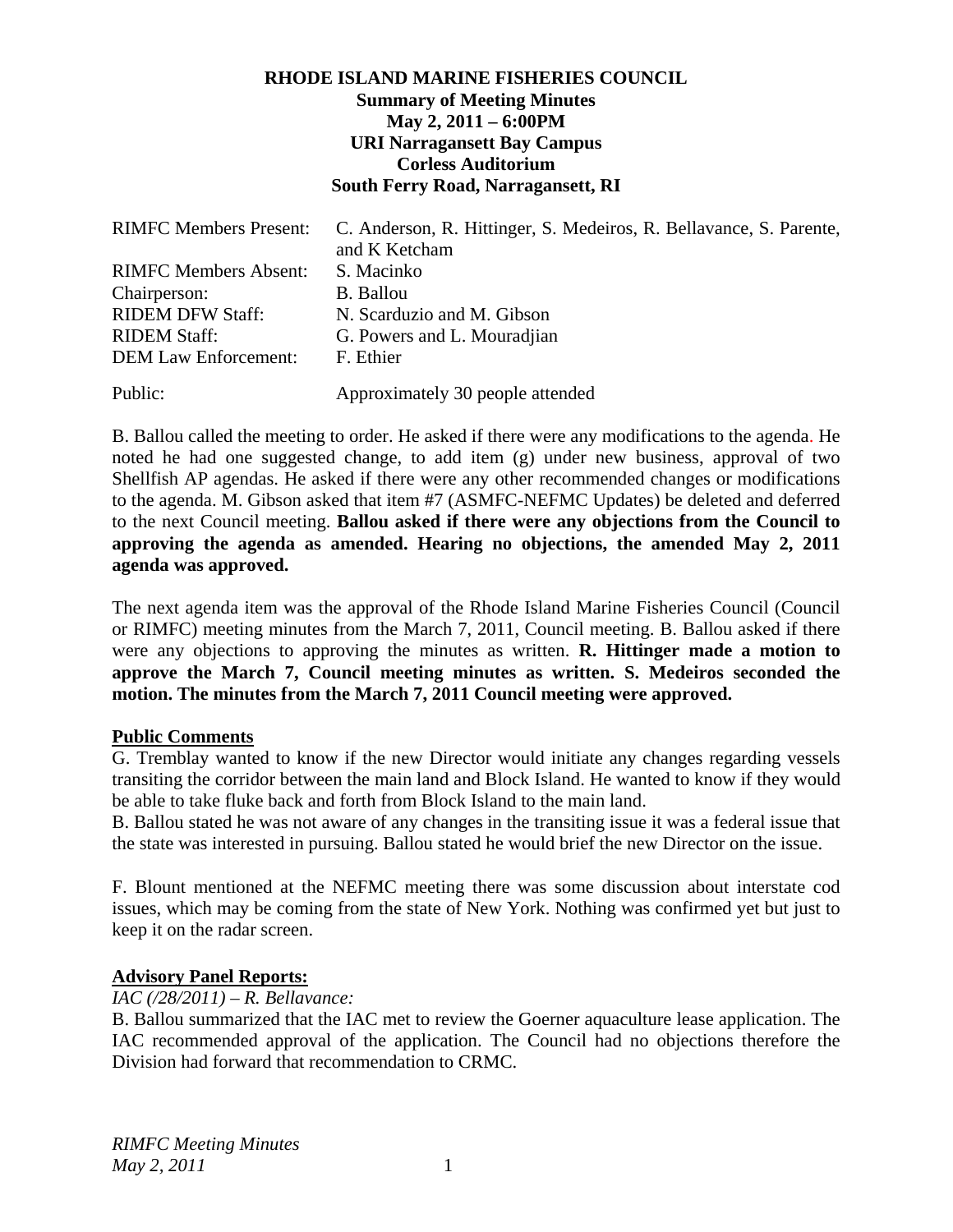# *Shellfish (3/15/2011) – R. Hittinger:*

R. Hittinger summarized the meeting by stating they began with a discussion on stock assessment and management objectives for the whelk fishery. The group had a general opposition to increasing the current 2 ½-inch diameter minimum size limit, and establishing a season. They were in support of establishing a 250-pot limit with trap tags, use of logbooks, and recommended limiting harvest to PEL's with a Quahaug endorsement. The group felt setting a possession limit needed further review.

R. Hittinger stated they discussed shore digging in winter shellfish management areas where the Division outlined inconsistencies between "boat harvest" (limited to Monday, Wednesday, and Friday December to April) and "shore digging", which allowed commercial shore digging (sunrise to sunset, 7 days per week, 365 days per year) both with 3 bushels per day possession limits. The loophole conflicts with sustainability and the intent was to allow recreational shore digging only outside of the winter season with a "peck" daily possession limit. Hittinger indicated the group was generally opposed to the Division's proposal to make these amendments to fix current regulations.

Hittinger reported the group discussed the new SAFIS reporting requirement and associated tagging map. The SAP's voiced opposition to Western Greenwich Bay being broken into two areas on the map since they eventually wanted this area to be recombined for SAFIS reporting.

There was also a discussion on soft-shell clam undersize tolerance and the need for proposed legislative change. The SAP's recommended developing legislation with a tolerance of one quart per bushel of soft-shell clams; and for hard-shell clams they recommended a change to 15-count per 1,000 clam possession.

B. Ballou stated these issues warranted further discussion. They would be added to the SAP agenda, which would be before the Council for approval later this evening.

# *Scup/Black Sea Bass (4/12/2011) – K. Ketcham:*

K. Ketcham summarized the meeting first indicating there was no quorum but the panel offered consensus advice. There was discussion about the 2011 recreational black seas bass fishing season with the panel offering a consensus option for a 13-inch fish/ season from July 11 through December 31/ 20 fish bag limit. The panel also discussed the possession limits for commercial scup since this was being revisited due to the increase in quota. The panel asked the Division to come up with an option that would render the highest possession limits based on 2010 information on catch rates without closing the fishery.

# **New Business**

## *Council recommendations on April 18, 2011 Public hearing items – B. Ballou:* Proposed changes to the General Category Commercial Scup Management Plan:

M. Gibson stated the Division supported option 4, to increase the starting possession limits up to 3,500 pounds per vessel per week, due to the increase in scup quota. He also stated there was a good chance that the fish traps would not catch their quota in a timely fashion, which would leave even more fish available. He did not think there would be a likelihood of an in season closure at that amount.

**K Ketcham made a motion to recommend that the Director adopt option #4, which would amend the starting weekly possession limits for the general category commercial scup**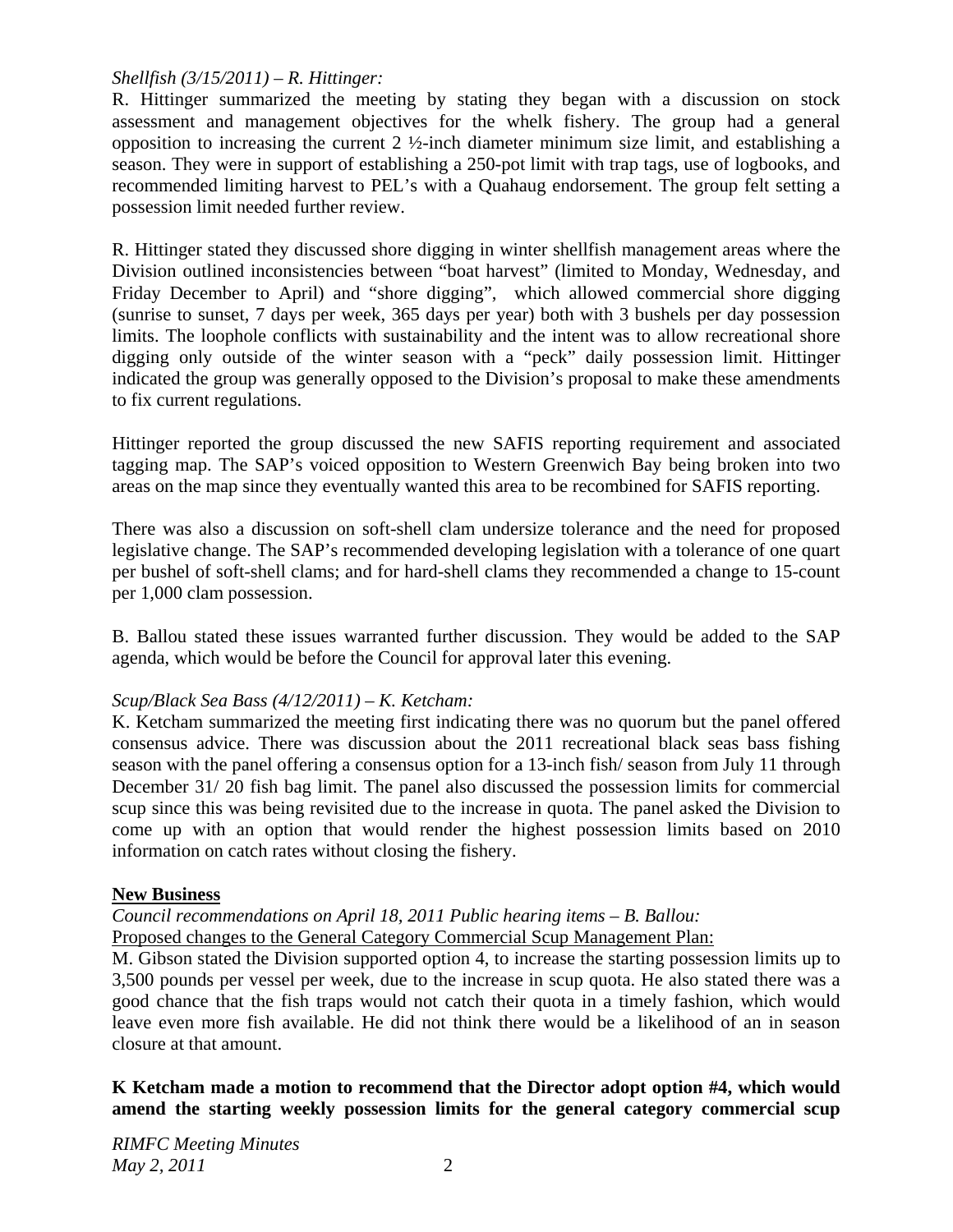## **management plan up to 3,500 pounds per vessel per week, throughout all the sub periods (May/July/Sept.) for consistency. S. Parente seconded the motion.**

S. Parente wanted to clarify that the Division had the authority to reduce that limit if we were getting into trouble at the 3,500-pound possession limit. B. Ballou acknowledged that the Division had the authority to increase or decrease a possession limit as needed.

K Ketcham explained this year we have a big increase in quota from last year and last year even at the lower level we had many fish left over at the end of the season. He felt this was a good starting possession limit and allowed the Division to make adjustments midseason if they needed to do so.

Members of the audience voiced support for the Council motion recommending option #4. B. Smith stated he wanted the Division to make sure that the scup fishery did not close in September or October at that possession limit.

**The Council voted unanimously to recommend that the Director adopt option #4, and amend the starting weekly possession limits for the 2011 general category commercial scup management plan up to 3,500 pounds per vessel per week, throughout all the sub periods (May/July/Sept.). The Council vote was (6) in support (C. Anderson, R. Bellavance, R. Hittinger, S. Medeiros, S. Parente, K Ketcham) (6/0). The motion passed.**

#### Proposed changes to the Recreational Black Sea Bass Management Plan:

M. Gibson stated the Division recommended proposal #3; 13-inch fish/July 11 through December 31/ 10 fish bag limit. He also noted that the preferred option from the advisory panel (option #2) with a 20 fish bag limit had been considered risk prone by the Atlantic States Marine Fishery Commission (ASMFC). He stated option #2, with the higher bag limit, was not a viable option by the ASMFC. If the Council recommended this option, RI could be found out of compliance.

R. Bellavance made a couple of points; he stated he understood the risk prone as labeled by ASMFC since he took part in the conference call with the Division, and suggested a bag limit of 15 fish instead of the 20 fish option as an alternative. He noted the stock was rebuilt and felt the Technical Committee was being a little harsh on this fishery. The lower bag limit would have economic implication on the party/charter boat industry.

## **In accordance with ASMFC guidelines to develop a state-specific management plan for recreational black sea bass, R. Bellavance made a motion to recommend that the Director adopt a minimum size limit of 13 inches/season from July 11 through December 31/ 15 fish bag limit. R. Hittinger seconded the motion.**

R. Hittinger stated he supported all the items R. Bellavance mentioned. S. Parente stated he agreed with both R. Bellavance and R. Hittinger and felt the Director would most likely accept the 15 fish limit instead of the 20 fish limit and concurred that there were a lot of black sea bass out there.

There were some general questions and discussion from the audience about the stock status of black seas bass, which M. Gibson addressed. There was some support for the Council motion.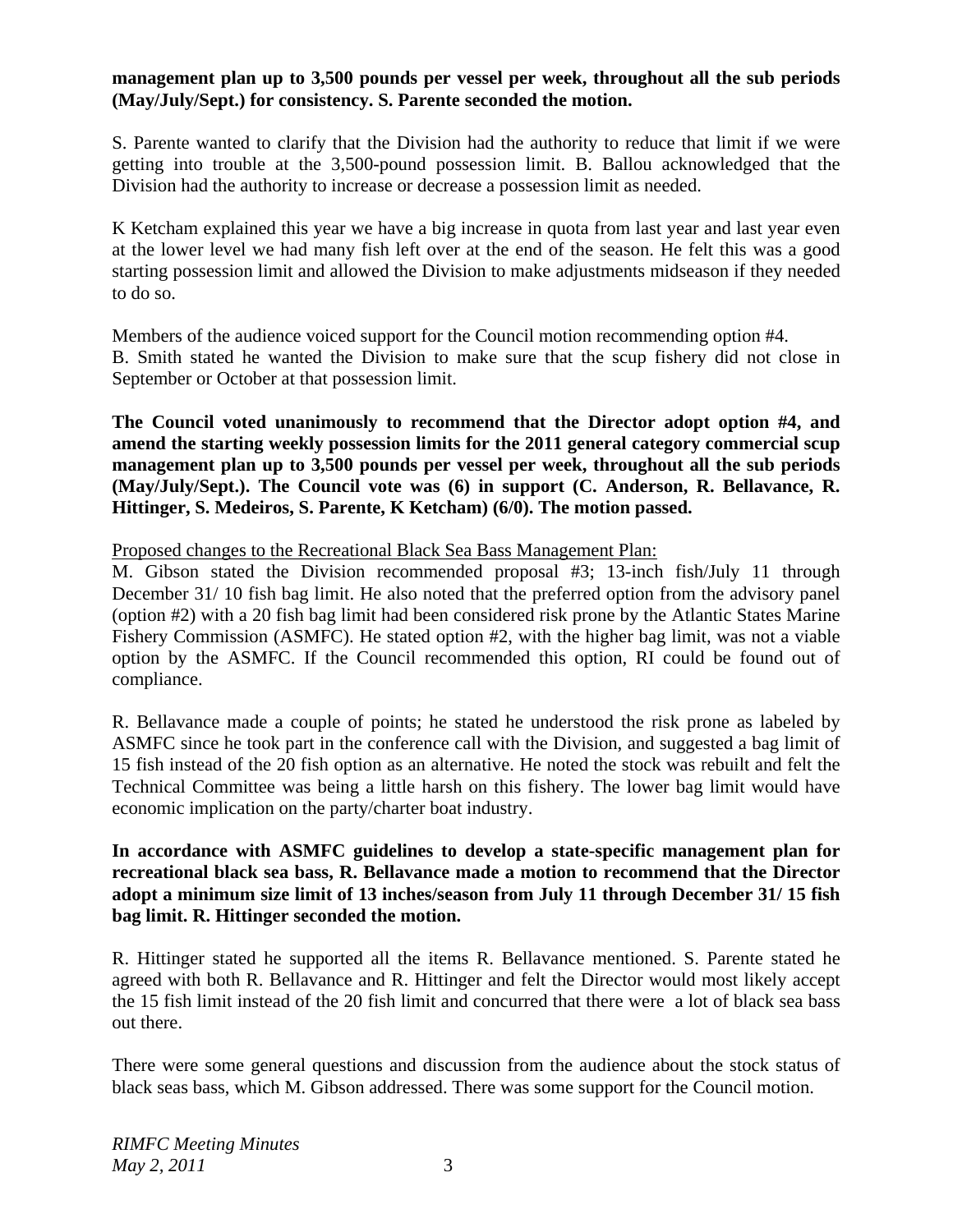S. Medeiros stated that his group (RISAA) was going to present an option at the public hearing but no one was available to read it into the record so he presented it to the Council, which was the same proposal as the Council motion; 13 inches/season from July 11 through December 31/ 15 fish bag limit.

**The Council voted unanimously to recommend that the Director adopt a minimum size limit of 13 inches/season from July 11 through December 31/ 15 fish bag limit for the 2011 recreational black sea bass fishery. The Council vote was (6) in support (C. Anderson, R. Bellavance, R. Hittinger, S. Medeiros, S. Parente, K Ketcham) (6/0). The motion passed.**

Adoption of regulations governing the Commercial taking of Skate:

M. Gibson stated the Division had concluded that it was not time to move forward with a recommendation on skates. He felt the Division had more work to do at the state level. M. Gibson also stated the Division recommended that the Council not make any recommendations for the skate fishery at this time.

B. Ballou indicated if the Council did not want to take any action at this time there was no need for any Council action.

**S. Medeiros made a motion to remain at status quo with the commercial skate fishery, the Council did not wish to take any action at this time. S. Parente seconded the motion.** 

There was no discussion by the Council on this item. There were no comments from the audience.

# **The Council voted unanimously to recommend that the Director remain at status quo with the commercial skate fishery. The Council vote was (6) in support (R. Hittinger, S. Medeiros, S. Parente, K Ketcham, C. Anderson, R. Bellavance) (6/0).**

M. Gibson commented that this would not make the issue go away we have restrictive federal management on skates right now, which would not apply to fishermen in state waters and there is a possibility for state water landings of skate to cause problems in federal management. Pointing out this was an issue that would have to be watched.

# Proposed changes to the regulations governing the taking of Whelk/Conch**:**

M. Gibson summarized that industry was not supportive of the bulk of these options so the Division would continue to work with industry to develop additional information when it was available for the whelk fishery to extend the process out for further collaboration.

B. Ballou noted that later in the agenda the Council would be taking up a Shellfish AP meeting agenda for approval, which would include continued discussions on whelk with a workshop type format.

There was no interest from the Council to take any action on the whelk proposals at this time. There were no comments from the audience. **The Council took no action on the whelk items.** 

Proposed Regulations Implementing the RI Recreational Saltwater Fishing License:

B. Ballou noted some recommended changes that the Division was offering in response to comments made at the public hearing: delete squid from subsections (a) and (b), modify (d) to read that reciprocal states are listed at saltwater.ri.gov, and delete the photo ID requirement.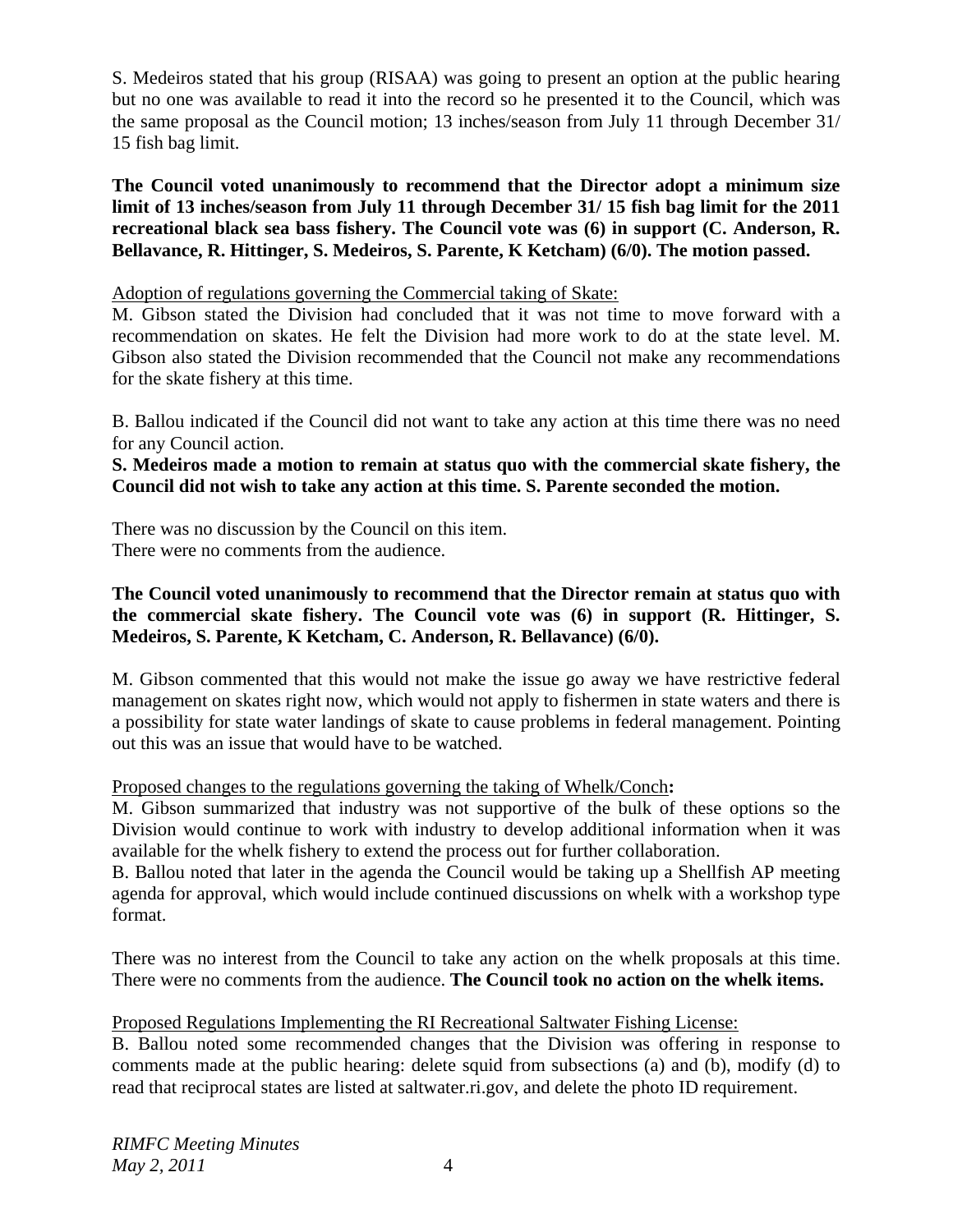He also noted these were intended to be regulations implementing provisions of the statute, which warranted clarification. These were intended to fill in a couple of holes and smooth out some issues.

S. Medeiros stated he received a lot of email traffic over this proposal. He was glad to see the photo ID requirement removed. He suggested making the license like the fresh water license by putting in the fields for height, weight, eye/hair color. He stated that now that you have gotten rid of squid, and the photo ID, you removed the things that were contentious you really do not need this whole thing. The law was already in place, this was not stating anything new that was not already law. He felt these provisions were not needed.

B. Ballou pointed out that the statute does not actually state that you need to have your license on your person and he felt this was an important concern from an enforcement perspective.

There were some comments from the audience about their concerns to remove squid from the provision. There were comments made in support of keeping squid in the provision. There was discussion between the Council and audience members to iron out which provisions should stay and which should be removed.

B. Ballou recommended the Council break down each motion separately so all provisions were addressed.

**K. Ketcham made a motion to recommend that the Director include squid in the RI Recreational Saltwater Fishing License regulations. S. Parente seconded the motion.** 

**The Council voted 5 to 1 in favor to recommend that the Director include squid in the RI Recreational Saltwater Fishing License regulations. The Council vote was (5) in support (S. Medeiros, S. Parente, K Ketcham, C. Anderson, R. Bellavance); (1) abstained (R. Hittinger); the motion passed.** 

**S. Medeiros made a motion to recommend that the Director remove all references requiring a photo ID from the RI Recreational Saltwater Fishing License regulations. R. Bellavance seconded the motion.** 

**The Council voted 5 to 1 in favor to recommend that the Director remove all references requiring a photo ID from the RI Recreational Saltwater Fishing License regulations. The Council vote was (5) in support (S. Medeiros, S. Parente, R. Hittinger, C. Anderson, R. Bellavance); (1) abstained (K Ketcham); the motion passed.** 

**K. Ketcham made a motion to recommend that the Director include the following corrections in the RI Recreational Saltwater Fishing License regulations: include in 6.12- 1(e) "shore-based anglers", and insert throughout the proposed language where appropriate; in 6.12-1(d) reword to state the following "Reciprocal states are listed at saltwater.ri.gov"; and adopt the remaining provisions. C. Anderson seconded the motion.** 

**The Council voted unanimously to recommend that the Director include the following corrections in the RI Recreational Saltwater Fishing License regulations: include in 6.12- 1(e) "shore-based anglers", and insert throughout the proposed language where appropriate; in 6.12-1(d) reword to state the following "Reciprocal states are listed at**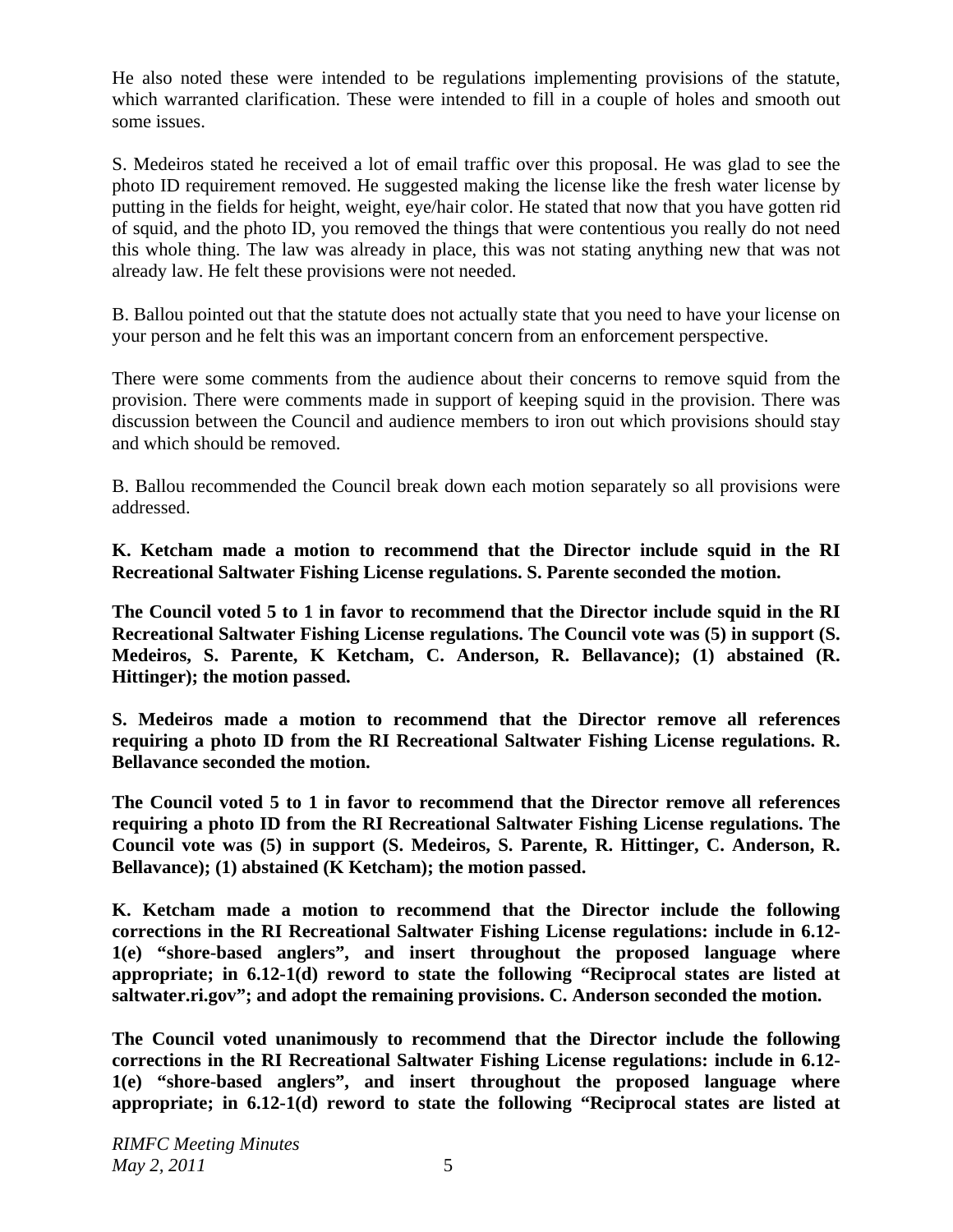## **saltwater.ri.gov"; and adopt the remaining provisions. The Council vote was (6) in support (R. Hittinger, S. Medeiros, S. Parente, K Ketcham, C. Anderson, R. Bellavance) (6/0).**

#### Proposed Vessel-Based Regulations:

B. Ballou recommended the Council break down each motion separately by section so all provisions were addressed.

**S. Medeiros stated if these regulations were necessary he would make a motion to recommend that the Director adopt sub-section 6.13-1, as written, regarding vessels fishing recreationally. K Ketcham seconded the motion.** 

There was no discussion from the Council and no comments from the audience.

**The Council voted unanimously to recommend that the Director adopt sub-section 6.13-1, as written, regarding vessels fishing recreationally. The Council vote was (6) in support (R. Hittinger, S. Medeiros, S. Parente, K Ketcham, C. Anderson, R. Bellavance) (6/0).** 

### **R. Bellavance made a motion to recommend that the Director adopt sub-section 6.13-2, as written, regarding party/charter vessels. R. Hittinger seconded the motion.**

There was no discussion from the Council. F. Blount wanted to make sure this was ok when tuna fishing. R. Bellavance noted he thought the federal regulations would be in effect.

### **The Council voted unanimously to recommend that the Director adopt sub-section 6.13-2, as written, regarding party/charter vessels. The Council vote was (6) in support (R. Hittinger, S. Medeiros, S. Parente, K Ketcham, C. Anderson, R. Bellavance) (6/0).**

C. Anderson asked about sub-section 6.13-3 (d) the definition of a 24-hour period rather than a day. B. Ballou stated it was intended to mean from 12:01 AM to 11:59 PM. A point was made that the Division usually used per calendar day. B. Ballou indicated this would be amended to reflect per calendar day

There was discussion from the audience about logbooks.

### **S. Medeiros made a motion to recommend that the Director adopt sub-section 6.13-3 vessels fishing commercially, as amended; using** "**per calendar day" instead of 24-hour period. K Ketcham seconded the motion.**

There was no discussion from the Council and no comments from the audience.

**The Council voted unanimously to recommend that the Director adopt sub-section 6.13-3 vessels fishing commercially, as amended; using** "**per calendar day" instead of 24-hour period The Council vote was (6) in support (R. Hittinger, S. Medeiros, S. Parente, K Ketcham, C. Anderson, R. Bellavance) (6/0).** 

Moving on to the next item, S. Parente stated he recommended eliminating sub-section (c) from section 6.13-4 (Vessels Fishing Commercially Using Rod and Reel).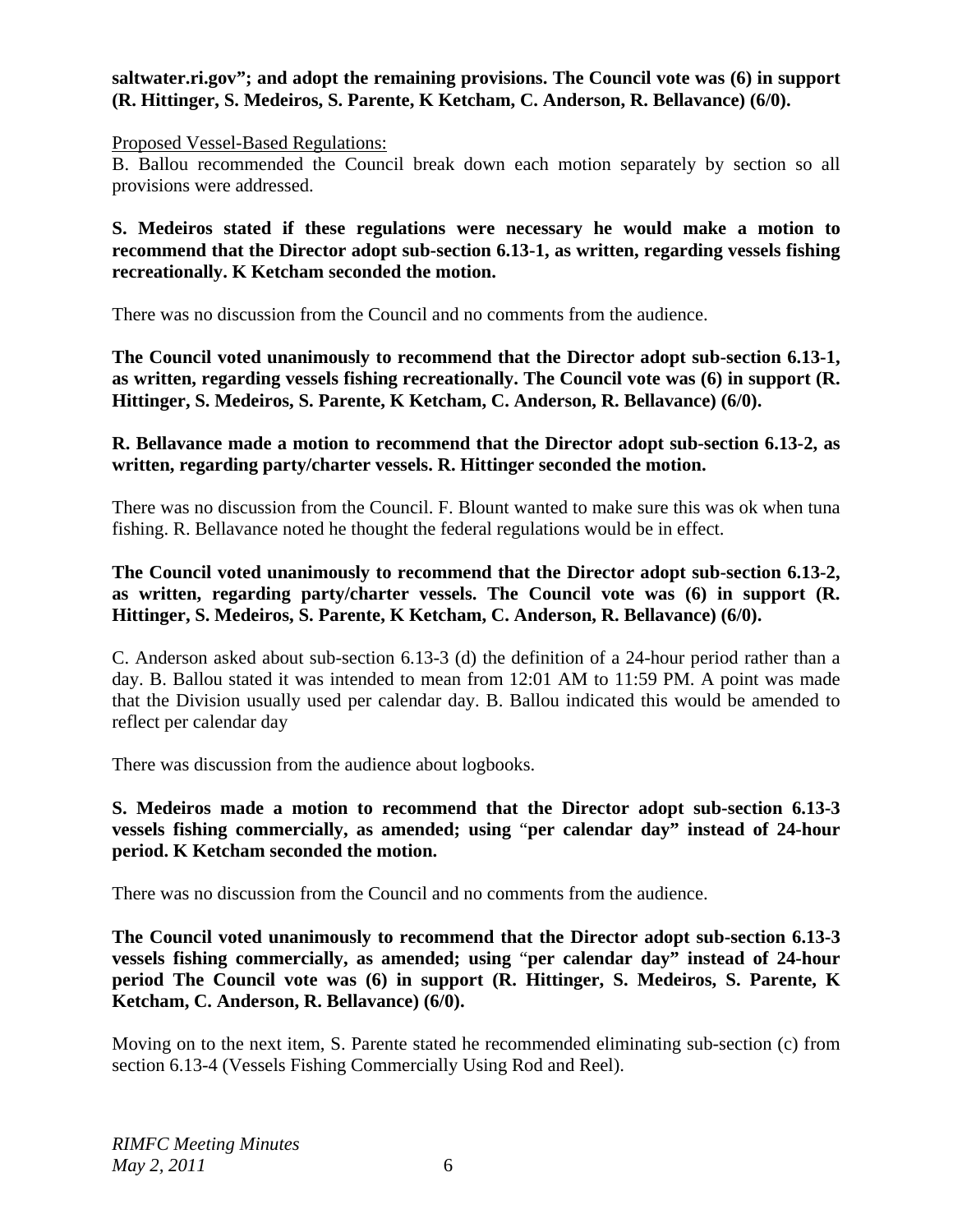## **S. Parente made a motion to recommend that the Director adopt sub-section 6.13-4 (vessels fishing commercially using rod and reel), with the following exceptions; the word "licensed" be deleted from (b), and eliminate all of (c). S. Medeiros seconded the motion.**

B. Ballou pointed out that the motion on the table may be in conflict with statutory interpretation. Current statutory interpretation was that there was a prohibition on the number of unlicensed individuals who could assist with rod and reel operations. Therefore, the Department may not be in a position to adopt a regulation that would be inconsistent with statute.

B. Ballou handed out a draft copy of a legislative bill to Council members and the audience that would need to go before the legislation to make the needed statutory change. He indicated that Senator J. Sheehan was interested in sponsoring the bill.

There was further Council discussion on this issue and how best to overcome these obstacles.

S. Parente discussed the second part of his motion that he wished to entertain. He made a recommendation to amend his original motion to include the following in the motion. That both the Council and the Division make a recommendation to the Director to go forward with, and support, legislative action to make a statutory change to applicable RI General Law to convey the following; "there is no prohibition on the use of unlicensed crew to assist with commercial rod and reel operations provided said crew is operating under the direct supervision of a properly licensed individual in command of a commercially declared vessel." (RIGL 20-4-1.4 and 20-4- 1).

There was further Council discussion on which path to take to move this issue forward. The Council decided to vote down the current motion before them in order to entertain the original motion for a cleaner directive.

**B. Ballou asked for a Council vote on the amended motion. The Council voted unanimously to oppose the amended motion. The Council vote was (0) in support; (6) opposed (R. Hittinger, S. Medeiros, S. Parente, K Ketcham, C. Anderson, R. Bellavance); the motion failed.** 

G. Powers stated that the action the Council wished to take tonight with respect to the statutory amendment was not on the agenda or listed as an action item and therefore could not be acted on by the Council this evening.

There was Council discussion as to how to best expedite a statutory change. There was discussion on passing S. Parente's original motion then work with legislators to move on the needed statutory change. There was consensus from Council members to move forward in that direction.

B. Ballou clarified the motion before the Council; they would be recommending that the Director adopt sub-section 6.13-4 (vessels fishing commercially using rod and reel), with the following exceptions; the word "licensed" be deleted from (b), and eliminate all of (c). There was also a friendly amendment to the motion to include a recommendation that the Director take necessary action to resolve the conflict between regulatory and statutory issues.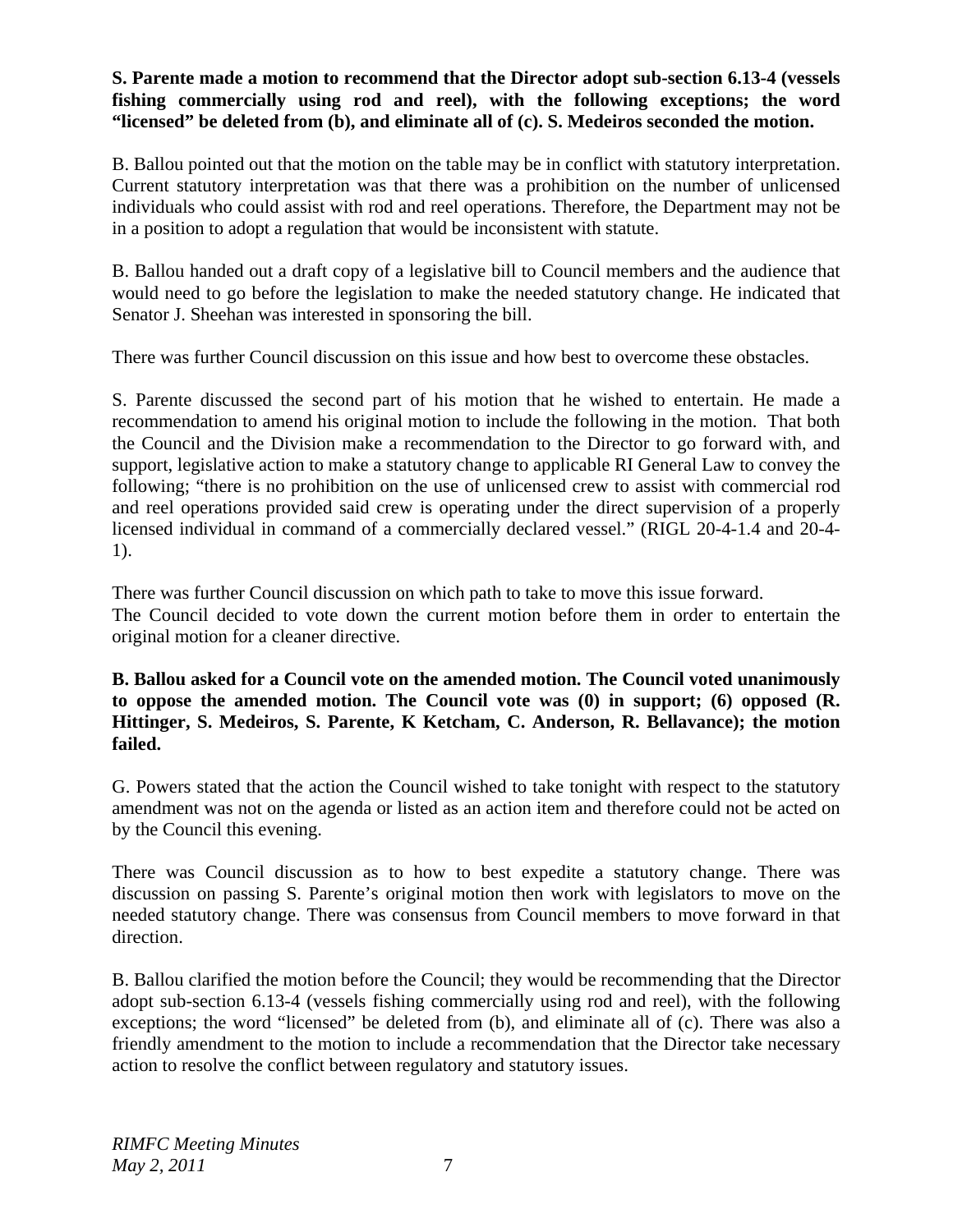**B. Ballou asked for a Council vote. The Council voted unanimously to recommend that the Director adopt sub-section 6.13-4 (vessels fishing commercially using rod and reel), with the following exceptions; the word "licensed" be deleted from (b), and eliminate all of (c); including a friendly amendment to call upon the Director to take necessary action to resolve the conflict between regulatory and statutory issues. The Council vote was (6) in support (R. Hittinger, S. Medeiros, S. Parente, K Ketcham, C. Anderson, R. Bellavance) (6/0). The motion passed.** 

The Council addressed the last item, which was section 6.13-5 (vessels fishing in more than one mode). B. Ballou indicated that in sub-section (b) which referenced a recreational logbook this should probably not be included since the Department does not have a recreational logbook at this time. He recommended adoption of this section without including this requirement.

There was Council discussion about potential conflicts with this sub-section such as, if a commercial fisher wanted to tend his recreational lobster pots. There was discussion that there should be language included about being able to fish in more than one mode but not for the same species. R. Bellavance noted his concern about this sub-section being unfair for party/charter boats. He gave the example of fishing recreationally on a charter where he should also be allowed to sell his fish commercially, if he had a commercial license.

There was discussion from the audience about limiting the number of recreational fish a commercial fisher could catch while fishing commercially.

S. Medeiros suggested a one-person recreational limit per vessel be allowed when fishing commercially.

R. Bellavance pointed out the inequity with that proposal for party/charter boats, stating that a recreational fisher should then be able to have a commercial limit. He felt it would have to be one or the other but not both.

Council members and the audience both agreed that the discussion was where it started two years ago with no consensus of how to resolve these issues.

**S. Medeiros made a motion to recommend that the Director adopt sub-section 6.13-5 (vessels fishing in more than one mode) with an amendment to reflect an allowance for a single person recreational limit per species per vessel. S. Parente seconded the motion.** 

**B. Ballou asked S. Medeiros if he would accept a friendly amendment by striking out the second sentence in (b) which referenced the requirement for a recreational logbook. Both S. Medeiros and S. Parente agreed to the friendly amendment.** 

R. Bellavance voiced objection to the motion pointing out this was not reasonable since it does not allow a recreational (party/charted boat) the same opportunity to take a commercial limit. He stated it had to go both ways you cannot have only one group of people benefiting over another group.

Council members were sensitive to R. Bellavance's objections and point of view. K. Ketcham suggested not moving forward on the item and suggested further discussions would be necessary. He stated he was uncomfortable voting on this item this evening.

The Council decided to dispense with the motion before them then consider alternative actions.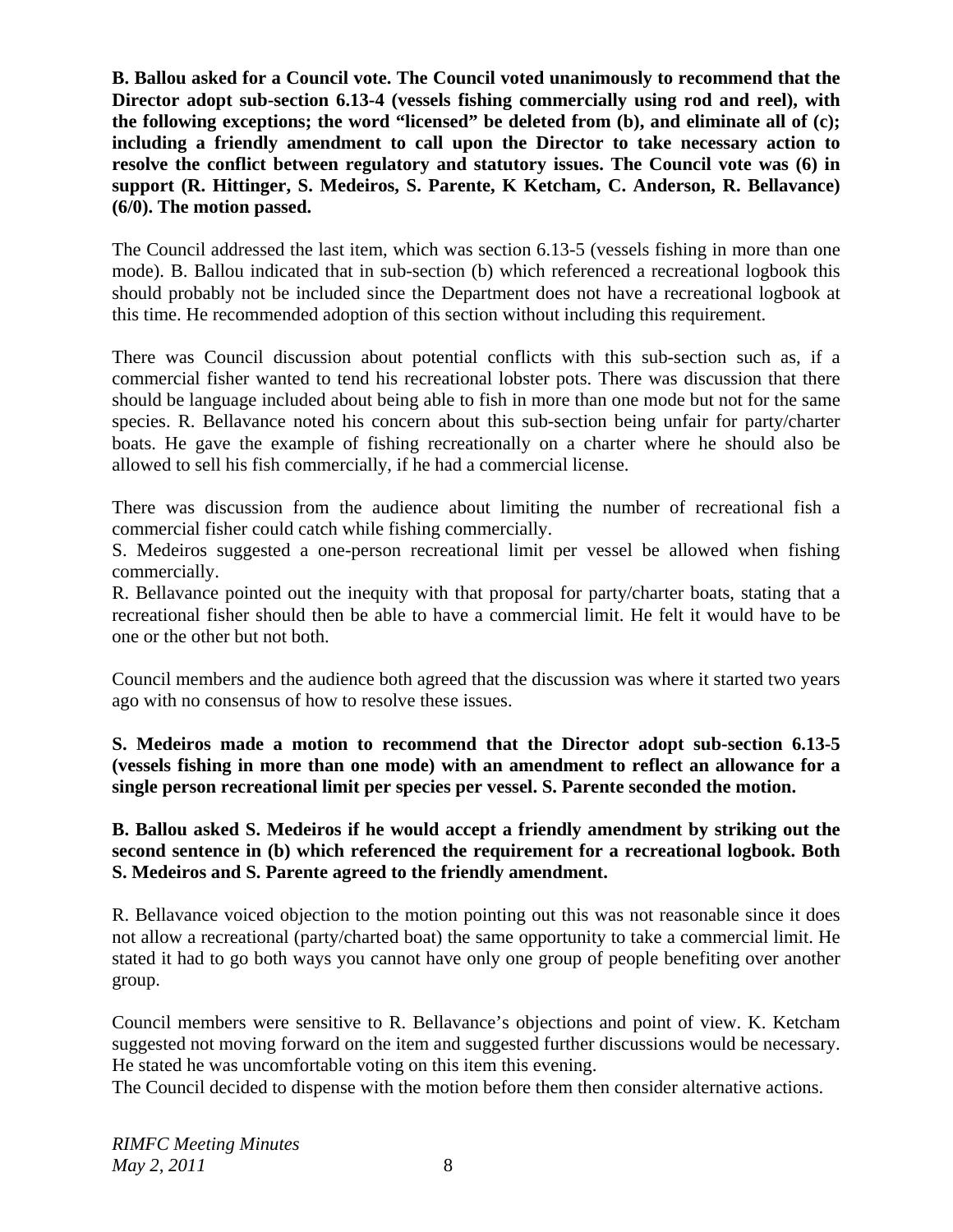# **C. Anderson made a motion to postpone the issue to the next Council meeting.**

B. Ballou clarified for the record that the Council does not wish to have the Director act on this issue until the Council has had a chance to revisit it.

**B. Ballou asked for a Council vote on the motion to postpone. The Council voted unanimously to postpone any recommendations to the Director on sub-section 6.13-5 (vessels fishing in more than one mode) until the next Council meeting. The Council vote was (6) in support (R. Hittinger, S. Medeiros, S. Parente, K Ketcham, C. Anderson, R. Bellavance) (6/0).** 

*Legislative House bill 2011-H5693 amends penalties for possession of striped bass – S. Medeiros:* S. Medeiros stated he would like a letter from the RIMFC sent to the general assembly in support of this legislation. He reported that all recreational groups are in support of the bill, which would increase the fines for illegal possession of striped bass. He indicated that Senator Sosnowski thought it would be great to have a letter from the RIMFC also expressing support.

**S. Medeiros made a motion to recommend that the Division draft a letter on behalf of the RIMFC expressing the Council's support for the bill and send the letter to the general assembly. R. Hittinger seconded the motion. The Council voted unanimously in favor to send a letter of support for House bill 2011-H5693 to the general assembly; (6) in support (R. Hittinger, S. Medeiros, S. Parente, K Ketcham, C. Anderson, R. Bellavance) (6/0). The motion passed.** 

## *Discussion on Friday/Saturday summer flounder fishery closure –S. Parente:*

S. Parente summarized the issue by stating that the Friday/Saturday summer flounder closure needed to be readdressed because the previous Director did not objectively assess the situation. He proposed that the issue be referred back to committee and or approach the current Director for reconsideration.

S. Medeiros sated this was a hot issue for recreational fishermen who only fish on weekends and feel that the fish have been wiped out by time the weekend rolls around. He suggested that a concession would be to keep Saturday and Sunday closed instead.

S. Parent stated the reason for the Friday/Saturday closure was never based on competition from the user groups it was based on the fact that our quota was so low, four or five years ago, when we initiated this because we wanted to keep the commercial fishery open all year. It was based on quota management. Now we are basing it on other aspects.

R. Hittinger stated he had a problem with this because this had already been put into regulation. He wanted to know if this would mean that every time the Council passed something into regulation we could go back and reopen it if somebody does not like what the regulation was. He felt this was a tough precedent to be setting as a Council because everything we do we could be doing over twice.

**S. Parent made a motion to send the summer flounder Friday/Saturday closure issue back to committee. There was no second to the motion. The motion failed for lack of support.** 

*Discussion about implementing a fillet law in RI – B. Ballou:*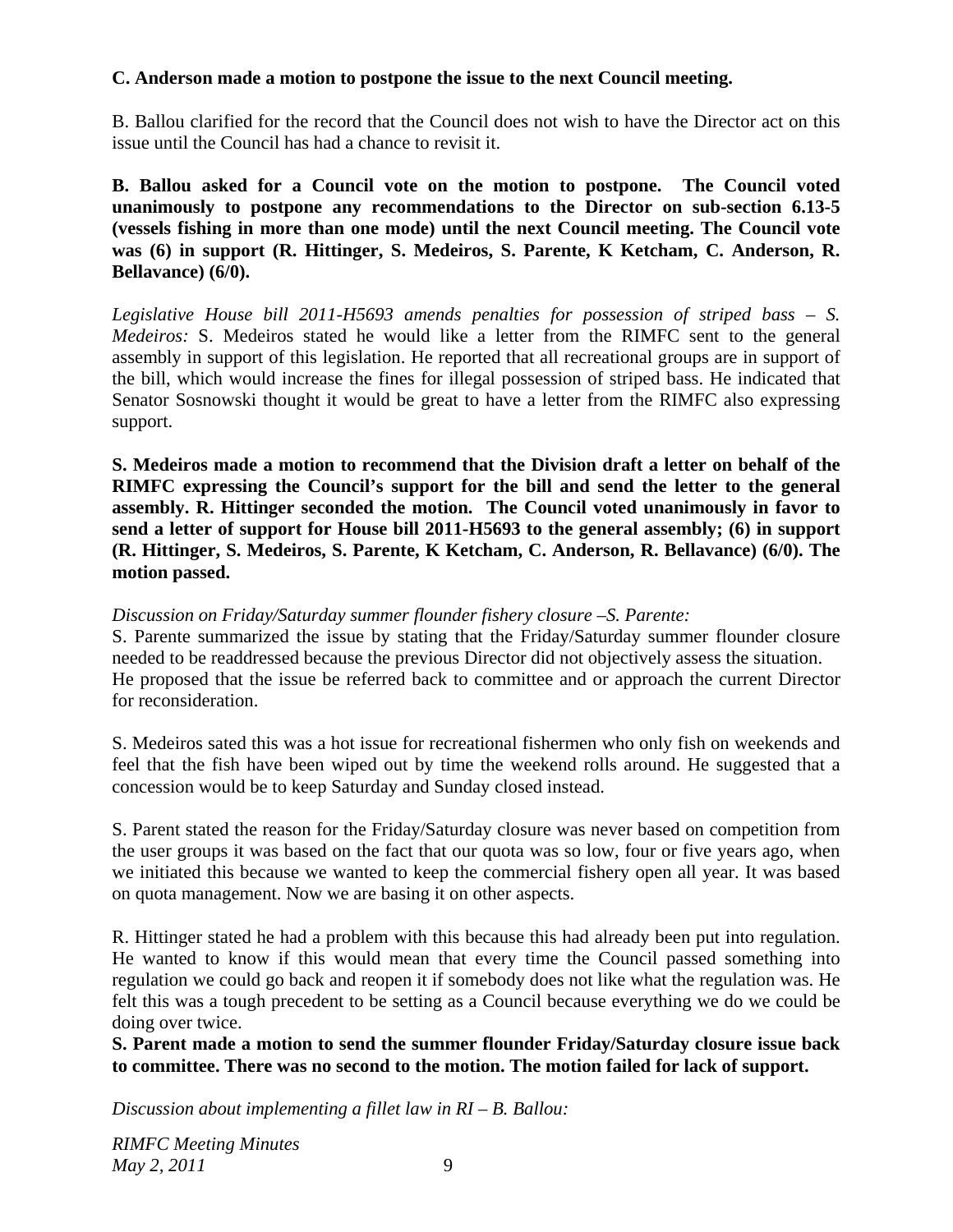B. Ballou indicated that F. Blount raised this issue at the last Council meeting and it was now before the Council for discussion.

S. Medeiros stated he was the chair for the enforcement AP and this had come before that AP twice with the AP opposing a fillet law each time. He also noted that the Council had been opposed to a fillet law as well. He did not see any immediate need to bring it up all over again.

F. Blount state he thought there was a lot of cheating going on especially in the for-hire industry with a tremendous amount of small fish being filleted and felt something should be done about it. He stated that for years he had been on the other side and objected to a fillet law but he felt it was now time to do something about it. He stated his major concern was for cod right now.

R. Bellavance stated he did not mind having a discussion about a fillet law or sending it to an AP for discussion.

S. Medeiros indicated it falls back to enforcement to go and catch the poachers who are doing the cheating as opposed to punishing thousands who have to deal with all new laws. He expressed concern that it did not pass through the Enforcement AP the last couple of times and felt it still would not pass.

F. Blount stated we would then need enforcement at sea which was impossible to do. He even mentioned that it could be just for for-hire boats only because he felt it was that big of a concern.

There was a discussion about the law being species specific for cod.

B. Ballou asked if the Council was interested in having the Enforcement AP reconsider a fillet law again.

**R. Hittinger made a recommendation that the Council have the Enforcement AP review a specific size limit for fillets of cod. C. Anderson seconded the motion. The Council voted unanimously in favor to have the Enforcement AP review this proposal; (6) in support (R. Hittinger, S. Medeiros, S. Parente, K Ketcham, C. Anderson, R. Bellavance) (6/0). The motion passed.** 

# *Recreational Saltwater Fishing License – Accountability and Oversight- B. Ballou:*

B. Ballou wanted to bring this to the attend of the Council that the statute governing the recreational saltwater fishing license calls upon the Department to prepare an annual report that addresses the amount of revenue received, expenditures made, and how the Department plans to allocate the use of fee revenues. B. Ballou wanted to find out how the Council would like to proceed. He suggested reconvening the recreational saltwater fishing license task force to review the recreational program with regard to investing the funds.

S. Medeiros suggested presenting the final report at a Council meeting to satisfy both reporting requirements, to the Council and to the public. He also noted that the task force could come up with recommendations on how to spend the funds and report to the Council. The Council would then work with the Department to determine if we were in agreement with how to spend the funds.

B. Ballou agreed that the task force would convene at an ad-hoc meeting to review on how to move forward with expenditures. The task force would then submit a report to the Council for review and public input.

*Approval of IAC agendas for July and August – R. Bellavance:*